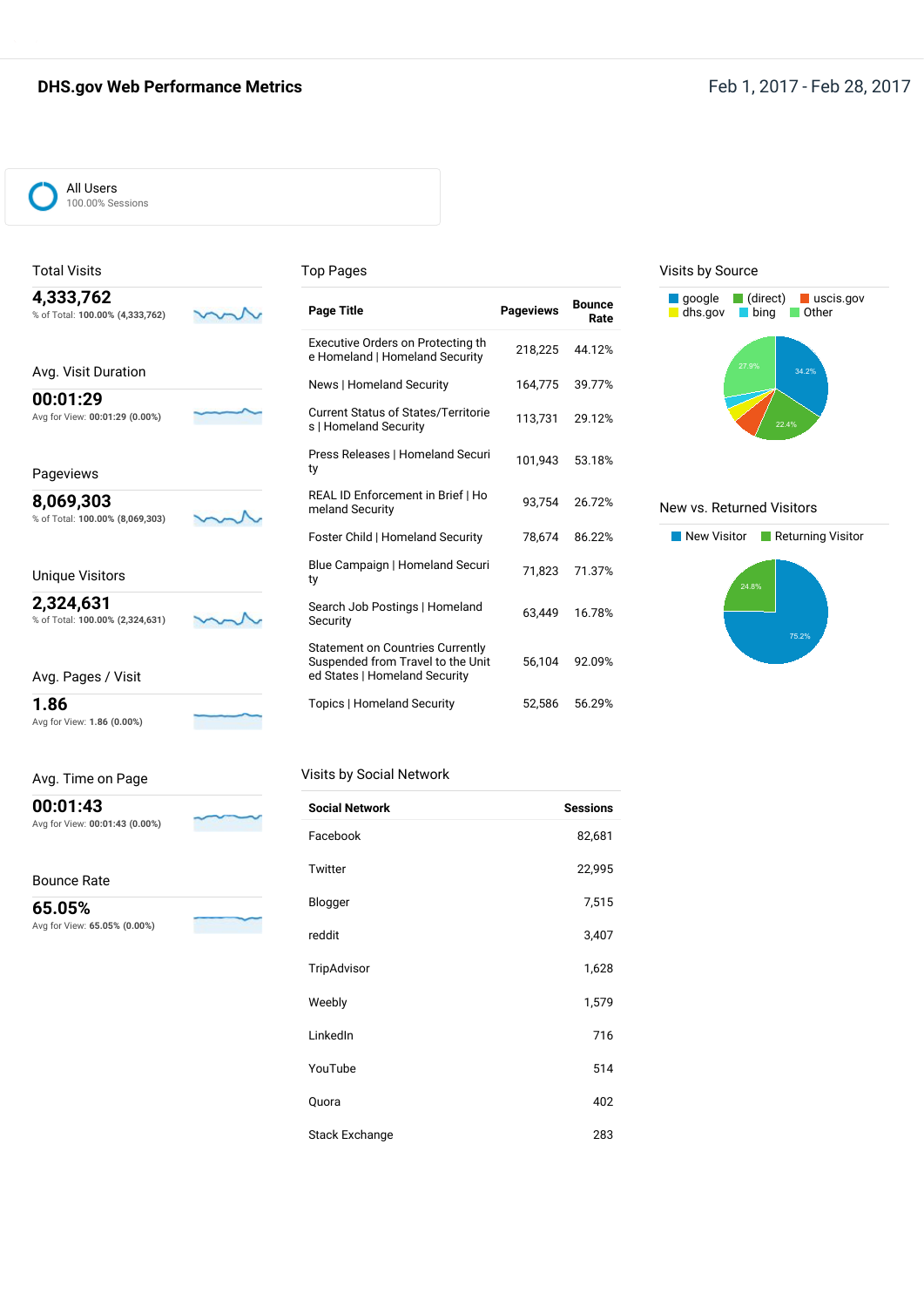#### **DHS.gov Search Web Performance Metrics Feb 1, 2017** - Feb 28, 2017



#### Visits to DHS.gov

**4,333,762** % of Total: **100.00% (4,333,762)**

w

Total Internal Searches

**132,763** % of Total: **100.00% (132,763)**



#### Total External Searches (Google)

**868,291** % of Total: **20.04% (4,333,762)**

 $\backsim$ 

| Search Term              | <b>Total Unique</b><br><b>Searches</b> |
|--------------------------|----------------------------------------|
| careers                  | 1,204                                  |
| jobs opportunities       | 731                                    |
| case status              | 661                                    |
| esta                     | 600                                    |
| citizenship application  | 580                                    |
| forms                    | 564                                    |
| immigration              | 542                                    |
| jobs                     | 523                                    |
| global entry application | 519                                    |
| daca                     | 513                                    |
|                          |                                        |

Top Internal Searches by Search Term

New vs. Returned Visitors



Avg. Visits per Visitor



#### Top External Searches (Google - as reported)

| Keyword                 | <b>Sessions</b> |
|-------------------------|-----------------|
| us passport application | 1,751           |
| سكس                     | 1,337           |
| children sex videos     | 832             |
| child sex videos        | 773             |
| child sex video         | 740             |
| children sex video      | 579             |
| homeland security jobs  | 539             |
| passport                | 448             |
| us passport             | 365             |
| human trafficking       | 306             |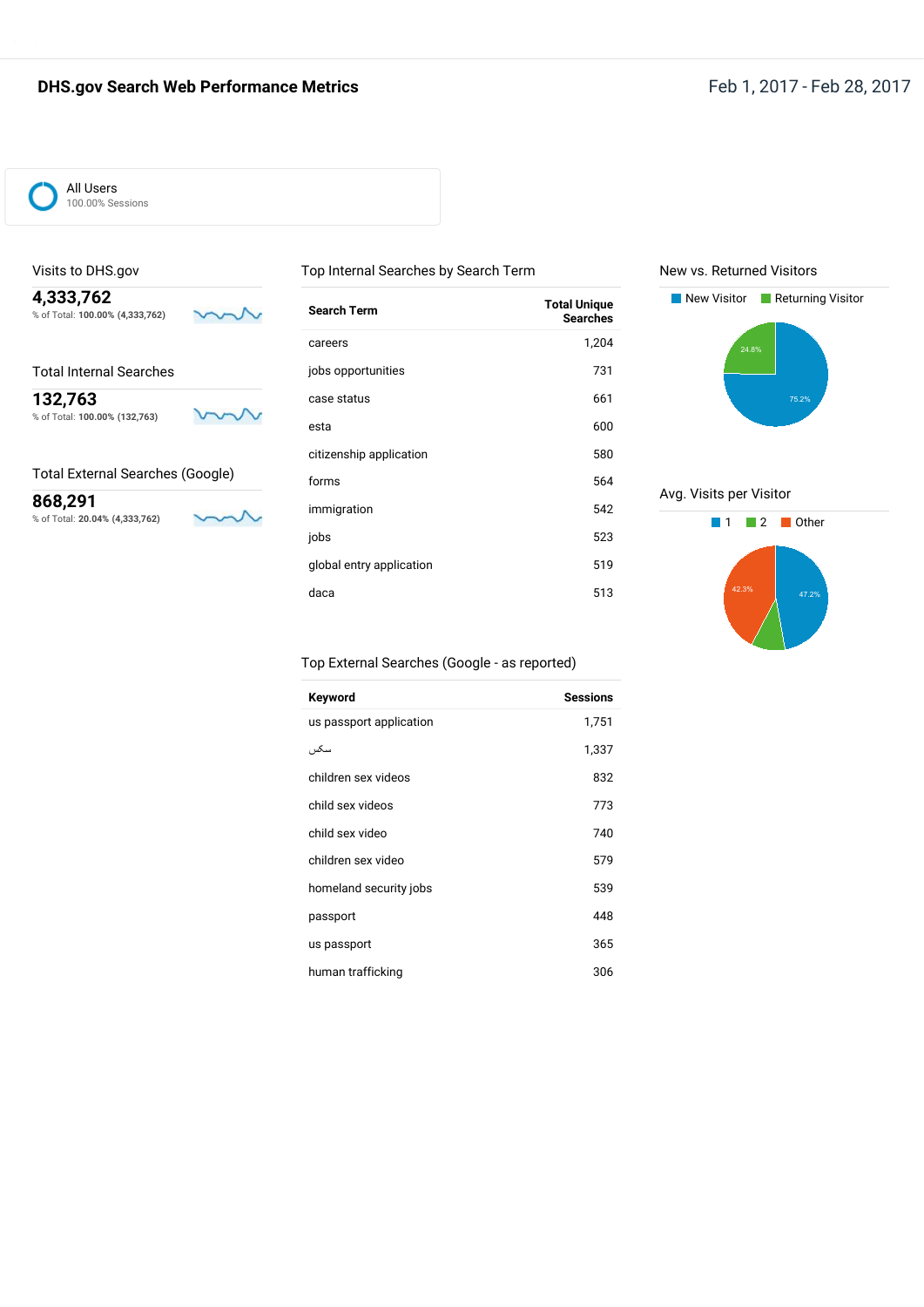Time Period: 0 2 /1/2017 –02/28/2017

# **Voice of the Customers**

#### **Feedback:**

- The major customer issuesto improve on the DHS.gov site include making content easier to find, label pages and navigation to help customers find relevant content quickly and easily.
- Other items to improve on the DHS.gov site include simplifying links and navigation choices, making navigation more intuitive, and remediating broken links.

Complete list available upon request

\*Source:surveymonkey.com

#### **Final Recommendations:**

We continue to review and work on recommendations from DHS.gov metrics reports. The DHS.gov Web Team documents and analyzesthe success of improvementsthrough metricsin addition to emerging technologies, recommendationsandactions.

#### **Recommendations:**

 **DifficultyFindingContent, Feeling Lost and Mislabeled Links:** The DHS.gov Web Team continues to implement more left navigation throughout site and restructure content and hyperlinks to promote a more productive, user-friendly experience.

#### **Actions Taken:**

- In an effort to address long-standing customer concerns and issues with DHS.gov, we launched a redesigned DHS.gov at the beginning of June 2016. Some of the specific differences you'll see are:
- 1. Compatibility for both desktop computers and mobile devices (phones and tablets)
- 2. Cleaner, easier-to-read site format and presentation
- 3. Faster and more accurate site navigation using our internal search function and external search engines (like Google and Bing)

Throughout the course of this effort, we updated more than 9,000 pages to simplify how information is presented to the user. Each page now features easy-to-read type and a clear introduction, so you can quickly determine if you are on the right page. We also built in collapsing sections so that longer pages of content can be quickly skimmed for relevant information, and fixed over 1,350 broken links and over 4,330 misspellings across the site.

The new DHS.gov is also fully accessible, reinforcing the Department's commitment to meet or exceed federal Section 508 compliance standards.

Finally, we introduced new tools like updated slideshows and image carousels, which highlight new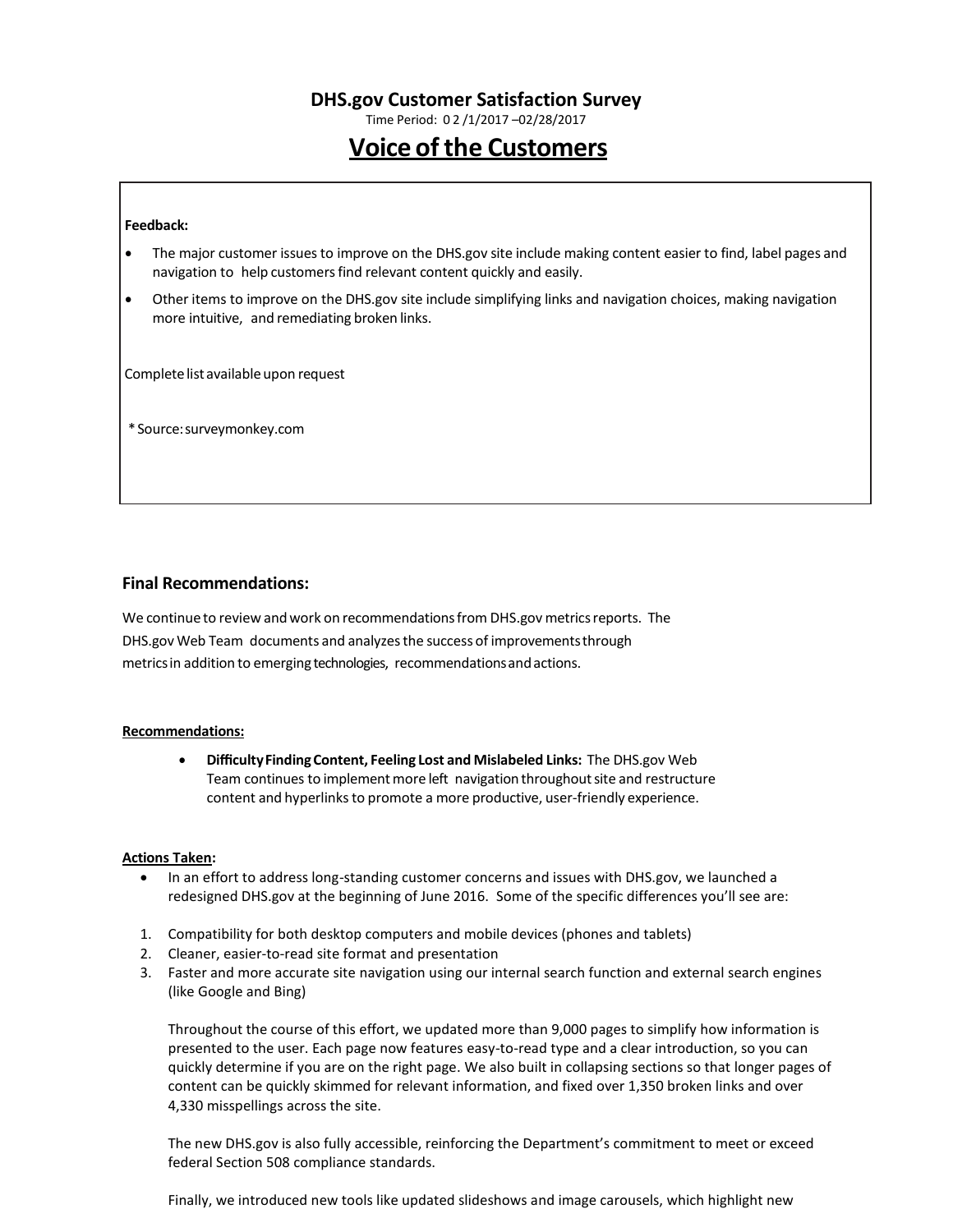Time Period: 0 2 /1/2017 –02/28/2017 information and announcements from the Department.

**Increase Visibility**: We continue to update our Frequently Requested Pages area to our web site each month according to our web metrics analysis. We also continue to add both internal and external links to our rotational banners, blogs and multimedia to help our readers find content quickly and easily.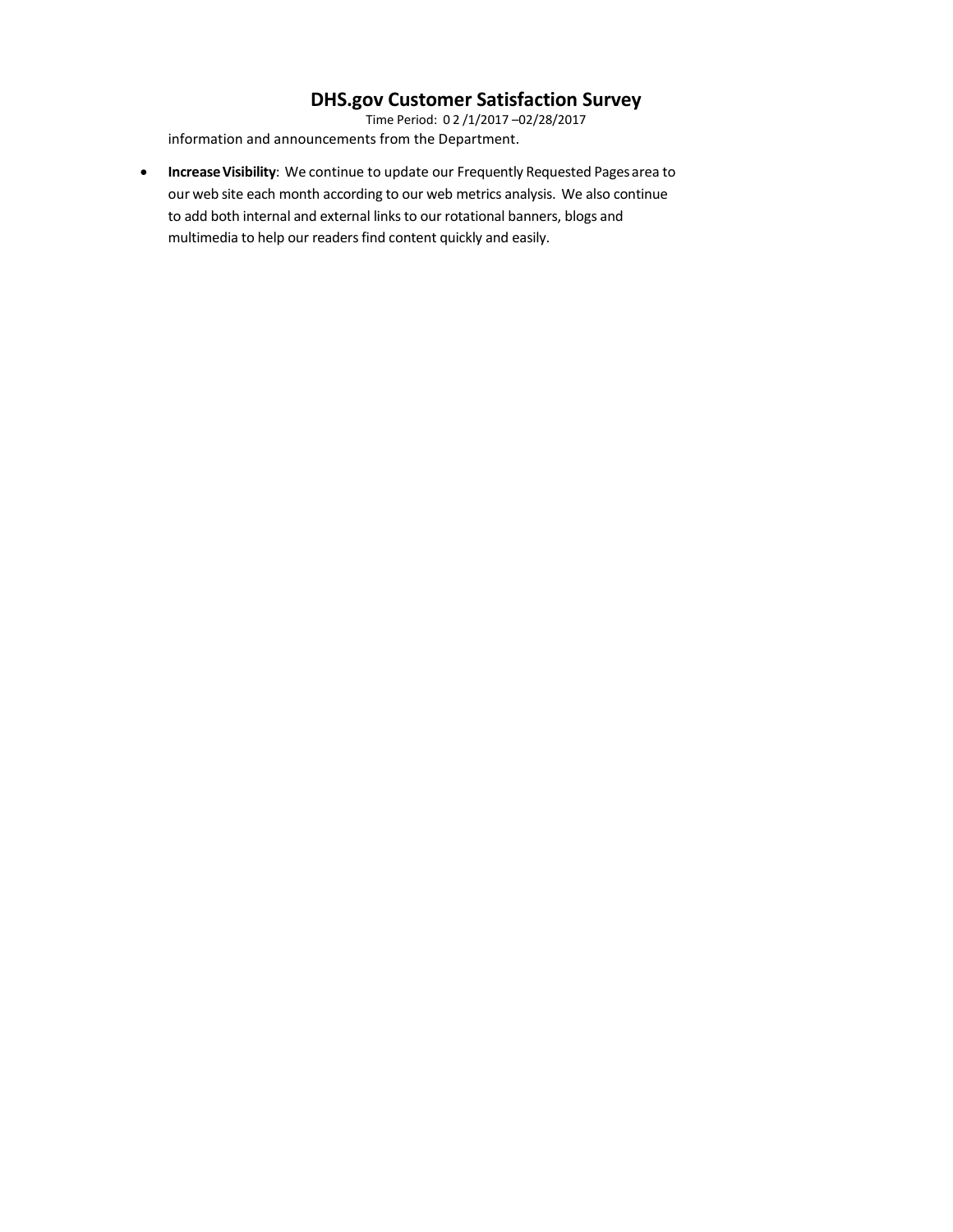Time Period: 02/01/2017- 02/28/2017

# **Overall Customer Satisfaction Score 72.93**

# **How would you rate your overall experience today? 66.94**

| <b>Answer Choices</b>                                                     | <b>Responses</b> | Points        | Score       |
|---------------------------------------------------------------------------|------------------|---------------|-------------|
| • Outstanding                                                             | 754              | 100           | 75400       |
| • Above Average                                                           | 964              | 75            | 72300       |
| • Average                                                                 | 827              | 50            | 41350       |
| • Below Average                                                           | 163              | 25            | 4075        |
| • Poor                                                                    | 177              | 0             | 0           |
| <b>Total</b>                                                              | 2885             |               | 193125      |
| Were you able to complete the purpose of your visit?                      |                  |               | 65.03       |
| <b>Answer Choices</b>                                                     | <b>Responses</b> | Points        | Score       |
| • Yes                                                                     | 1876             | 100           | 187600      |
| $\cdot$ No                                                                | 1009             | 0             | 0           |
| Total                                                                     | 2885             |               | 187600      |
| Would you still return to this website if you could get this              |                  |               | 88.70       |
| information or service from another source?                               |                  |               |             |
|                                                                           |                  |               |             |
| <b>Answer Choices</b>                                                     | <b>Responses</b> | <b>Points</b> | Score       |
| • Yes                                                                     | 2559             | 100           | 255900      |
| $\cdot$ No<br>Total                                                       | 326<br>2885      | 0             | 0<br>255900 |
|                                                                           |                  |               |             |
| Will you recommend this website to a friend or colleague?                 |                  |               | 83.08       |
| <b>Answer Choices</b>                                                     | <b>Responses</b> | Points        | Score       |
| • Yes                                                                     | 2397             | 100           | 239700      |
| $\blacksquare$ No                                                         | 488              | 0             | 0           |
| Total                                                                     | 2885             |               | 239700      |
| Please describe your experience finding your way around                   |                  |               | 68.21       |
| (navigating) DHS.gov today.                                               |                  |               |             |
| NOTE: Excludes "Other" responses                                          |                  |               |             |
|                                                                           |                  |               |             |
| <b>Answer Choices</b>                                                     | Responses        | Points        | Score       |
| • Encountered no difficulties                                             | 1832             | 100           | 183200      |
| • Had technical difficulties (e.g. error messages, broken links)          | 73               | 0             | 0           |
| . Links did not take me where I expected                                  | 177              | 0             | 0           |
| . Links / labels are difficult to understand, they are not intuitive      | 80               | 0             | 0           |
| . Navigated to general area but couldn't find the specific content needed | 399              | 0             | 0           |
| . Too many links or navigational choices                                  | 61               | 0             | 0           |
| • Would often feel lost, not know where I was<br>Total                    | 64<br>2686       | 0             | 0<br>183200 |
|                                                                           |                  |               |             |
| How was your experience using our site search?                            |                  |               | 56.74       |
| NOTE: Excludes "Did not use search" and "Other" responses                 |                  |               |             |
| <b>Answer Choices</b>                                                     | <b>Responses</b> | <b>Points</b> | Score       |
| · Encountered no difficulties                                             | 774              | 100           | 77400       |
| . I was not sure what words to use in my search                           | 118              | 0             | 0           |
| • Results were not helpful                                                | 218              | 0             | 0           |
| . Results were not relevant to my search terms or needs                   | 112              | 0             | 0           |
| - Results were too similar / redundant                                    | 31               | 0             | 0           |
| • Returned not enough or no results                                       | 87               | 0             | 0           |
| . Returned too many results                                               | 24               | 0             | 0           |